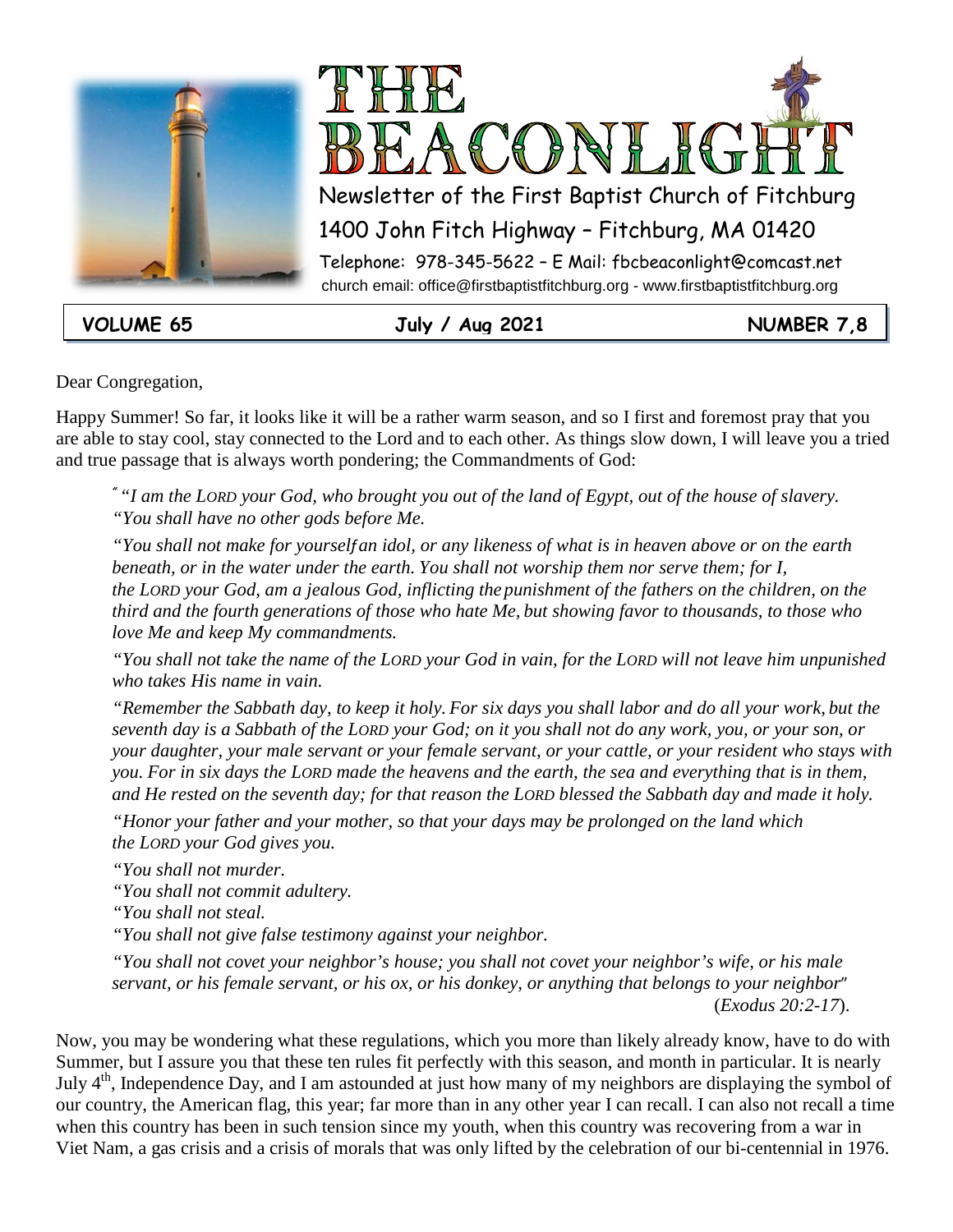It is my observation that there are as many people who think little of God as those who think little of this country of late, however I ask you, is there a better option? Is there a better system of government that allows itself room to grow? Perhaps there is, but I have not heard of it.

And here is where the above Scripture fits. Our loving God set aside a particular people, having heard their cries of suffering, for the sake of creating a more perfect nation, one dedicated to the proposition that all His people were equally created, equally loved and equally called to live with respect for one another.

In order to see these people live free and prosperous, the Lord gave them a set of laws, which was His right as their Founding Father, that they should abide in order to live peaceably and prosperously together as much as would be possible. There are guidelines to good living in these commandments, many of which are inherent in nearly every nation on earth. Nearly every nation to date has laws prohibiting murder, theft, and attempts to set standards for moral living, yet none are so perfect as God's. Perhaps that is why so many of the founding fathers of this country saw fit to follow God's standard in the construction of this nation's laws.

One of those founders was a man named Noah Webster; also the founder of the Websters American Dictionary of the English Language. He constructed the famous volume after coming to faith with the thought that he might encourage a national usage of words that would distinguish the American language as distinct from the mother land of England. He expressed what he saw as that which distinguished this new country from other nations in a letter that examined the primary principles of the forming Constitution:

"The origin of the American Republic is distinguished by peculiar circumstances. Other nations have been driven together by fear and necessity-the governments have generally been the result of a single man's observations; or the offspring of particular interests. In the formation of our constitution, the wisdom of all ages is collected-the legislators of antiquity are consulted-as well as the opinions and interests of the millions who are concerned. In short, it is *an empire of reason.*

In the formation of such a government, it is not only *right,* but the indispensable *duty* of every citizen to examine the principles of it, to compare them with the principles of other governments, with a constant eye to our particular situation and circumstances, and thus endeavor to foresee the future operations of our own system, and its effects upon human happiness" *(Noah Webster).*

Whereas our Eternal God once and for all delivered to all of humanity, through the writings of the Hebrew nation, the Law that stands at the root of all societies, so too the Declaration of Independence, and subsequent Constitution of the United States of America were written with a mind to maintain power. "of the people, by the people and for the people" (*John Wycliffe*), and insured that freedom and civil liberties would be retained through a body of people that comprise a snapshot of the whole of our diverse nation.

As the diversity in our nation grew, so did the language and voices within our government that we might reflect the ever changing challenges, and changing opinions of our society through those who have served for a time within our governmental system. Our government was also designed to remain small enough to avoid monarchy, lest the desires of a select few overpower the masses for their own selfish purposes. The American government is not perfect, but it is designed to work toward perfectly reflecting the times in which we live.

Most importantly, as my mother always reminds me, if we don't like something, we can change it. Arguments and controversies will always abound as people try to interpret the law, or even sadly manipulate it. Some things never change. God too never changes, and so may He have mercy on any nation that desires to move against His primary statutes to honor the life, property and boundaries of individuals, even if some reject the first five commandments due to lack of faith, which in this country they are free to do and express.

This Summer I pray that you find a reason to be thankful for the country in which we dwell, for the sake of those who fought so hard for you to enjoy it. I pray that you remember God's Law, for the sake of those with whom you live and dwell, that they may enjoy your company, and that you actively explore your faith and freedoms in safe and loving ways, for your own sake, and as a blessing to others.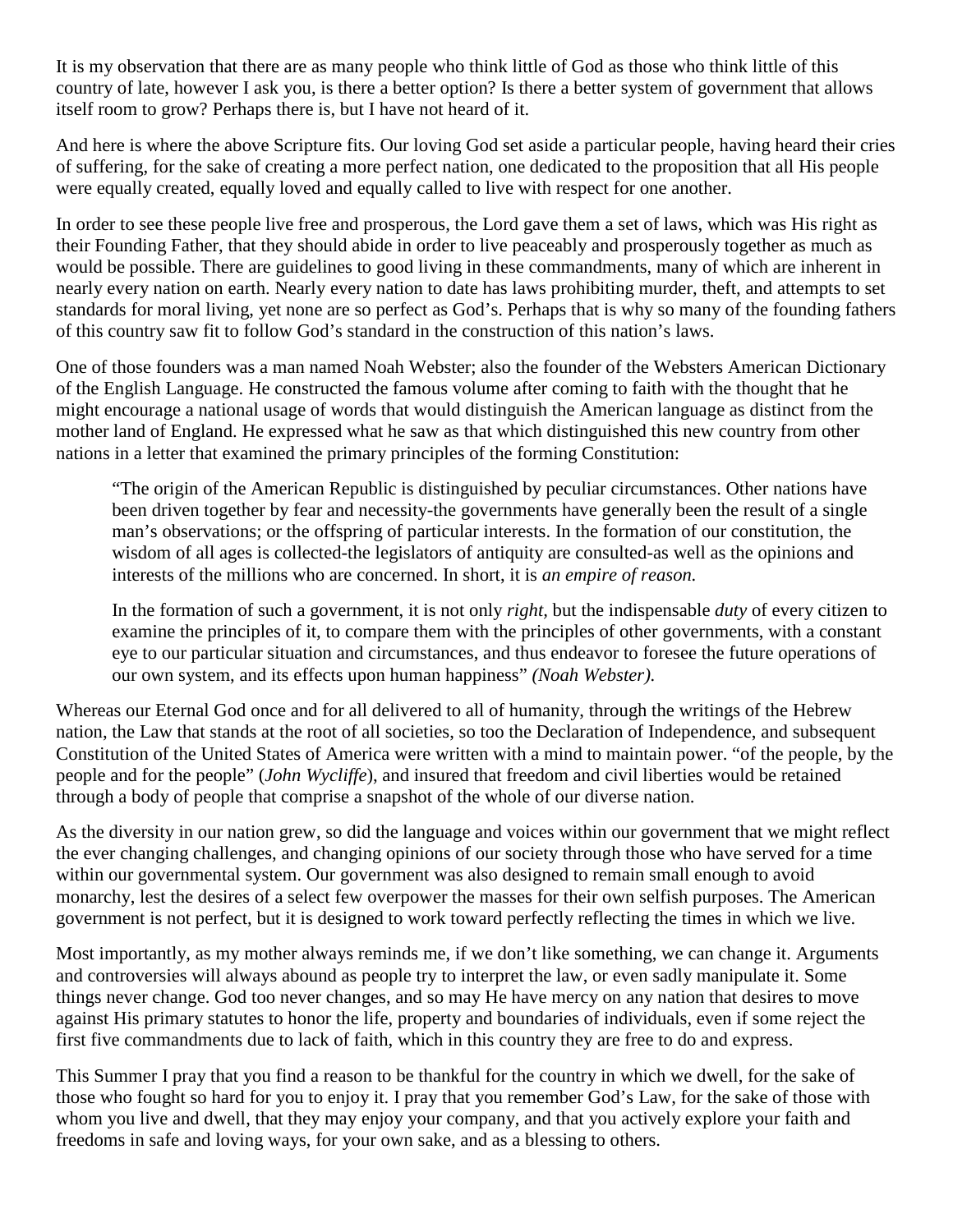May the Lord bless and keep you all ways.

Regards, Pastor Meredith

Webster, Noah. October 17, 1787. *An Examination Into Leading Principles Of The Federal Constitution*. Philadelphia PA.

(John Wycliffe first wrote, "The Bible is for the government of the people, by the people, and for the people" in the introduction of his Bible translation, long before Abraham Lincoln included the phrase in address at Gettysburg.)



*As a church family we approach the summer months…… Vacation and Family time……….*

Please remember to keep your current and mission pledge up to date, the operation of the church continues through the summer……

We are also accepting donations for the plowing and oil fund, along with donations for the roofing loan repayment.

Mailing Address: **First Baptist Church 1400 John Fitch Highway Fitchburg, MA 01420-2033**

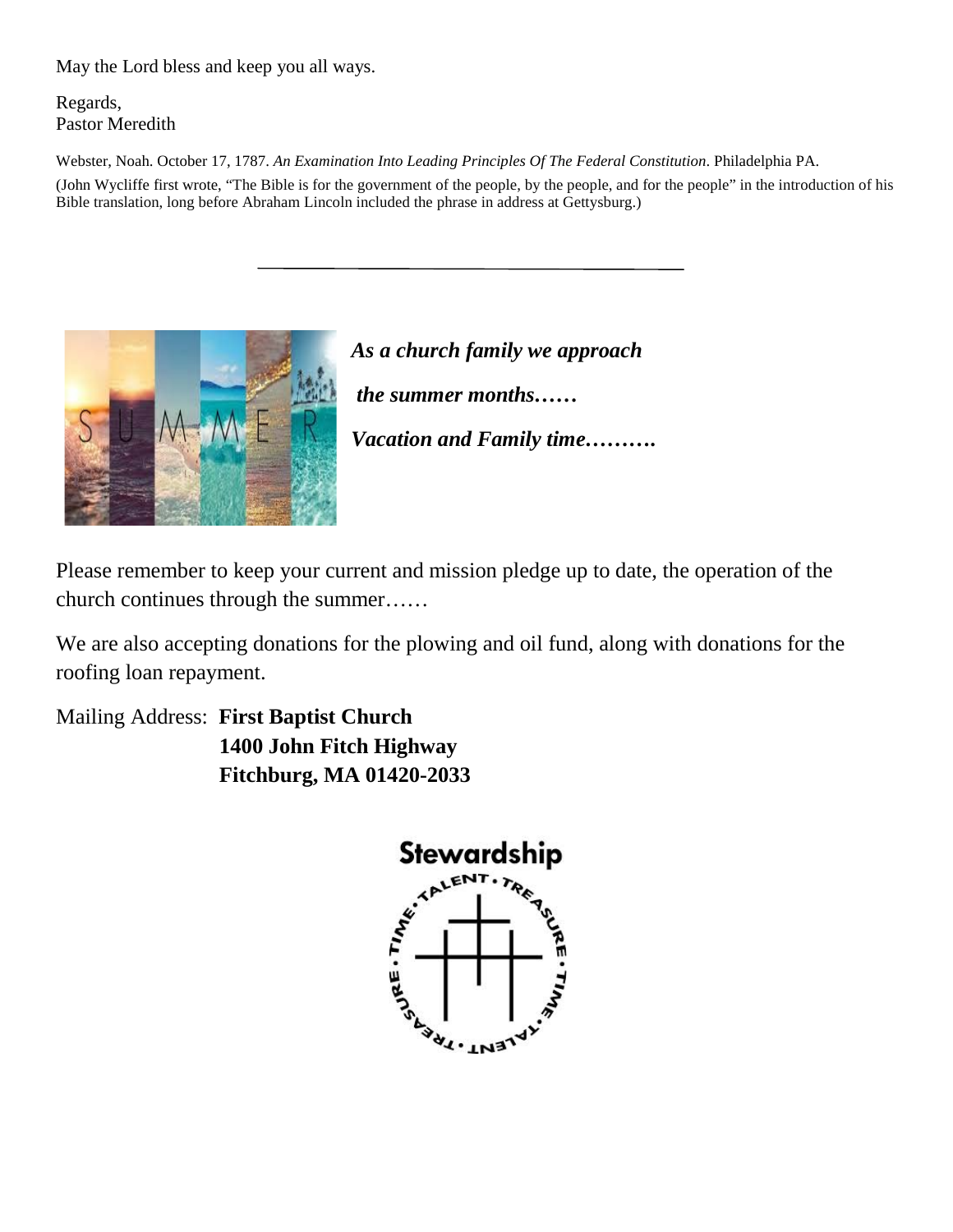### Reminder to get your Camp Information In

Register for both camps on line:

Grotonwood: [www.grotonwood.org](http://www.grotonwood.org/) Oceanwood: [www.oceanwood.org](http://www.oceanwood.org/) All camp week information is available on their web site

Once registered for camp……

Each camper is eligible for a \$100 scholarship from Central Massachusetts Baptist Association……. Plus, a scholarship from the church

Please give the following information to Mark Bigelow (call at 978-342-5337 or email at: [msb080456@aol.com](mailto:msb080456@aol.com) camp scholarship coordinator for our church:

Campers Name

Which camp (Grotonwood or Oceanwood)

Camp Program Attending

Dates of Camp Program Attending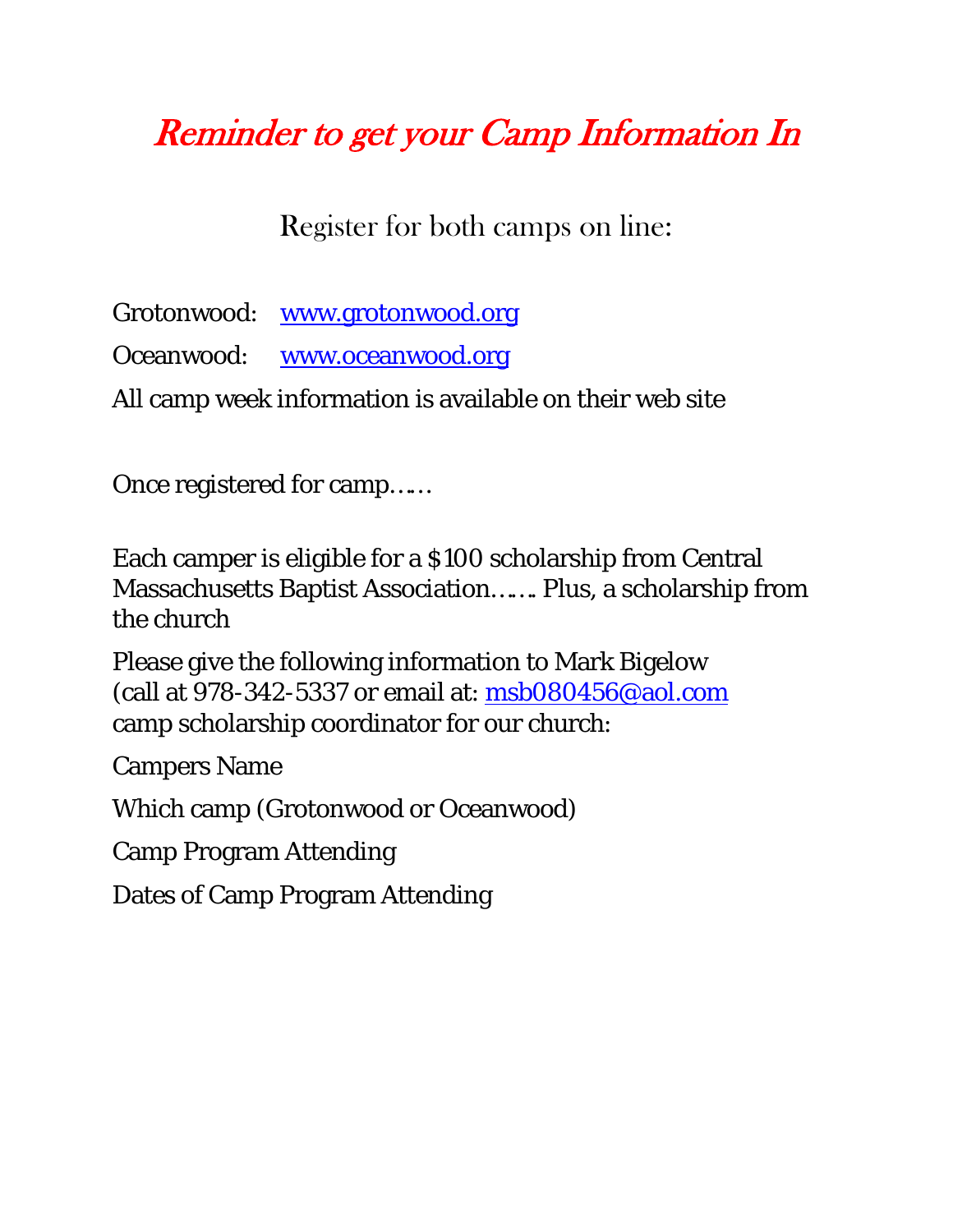Dear Members,

At the Annual Business Meeting in January, 2022 all the Deacon Board is up for election with the exception of Church Clerk and Church Treasurer. This month newsletter we are featuring two Deacons that need a new individual to serve.

#### **Deacon of Caring:**

We recognize that following Christ calls us to actively care for one another and for the larger community around us. The Deacon of Caring and his/her committee shall be responsible for the caring and nurturance of those within our church, as well as selected outreach efforts to the larger community.

**A.** The Deacon of Caring and his/her committee shall be responsible for administering the Communion Fund with the assistance and discretion of the Pastor and/or this committee. This fund shall be used to assist those in need of help, as determined by the Pastor, the Moderator, and/or the Caring Deacon and his/her committee.

**B.** It shall be the responsibility of the Deacon of Caring and his/her committee to

1. Maintain an awareness of the overall health of the church so that those in need may be duly identified and assisted.

2. Encourage Christian caring throughout the congregation by its activities and outreach.

### **Deacon of Missions:**

It is every Christian's divine calling to bear witness to Jesus Christ. The Deacon of Missions and his/her committee shall encourage the support of both denominational and local missions and social outreach efforts as an avenue for Christian witness.

**A.** The Deacon of Missions and his/her committee shall plan and supervise all evangelistic efforts of the church. They shall provide information, encouragement, and challenge in the areas of social outreach.

B. The Deacon of Missions and his/her committee shall encourage and supervise the publicity of all church events.

C. The Deacon of Missions and his/her committee shall encourage interest and participation in the mission's programs of American Baptist Churches/USA and the American Baptist Churches of Massachusetts, local missions, and foster the education of the congregation in missions, in active cooperation with the Christian Education and Worship Committees.

If you are interested in either of these two positions, please contact anyone on the Deacons.

We will be featuring other Deacon position descriptions in September's Beaconlight.

This year we will also be balancing the election of the Deacon Board to half of the board elected on even numbered years and half on odd numbered years with the exception of the Moderator who term is four years.

Blessings, Mark S. Bigelow

Nominating Committee Chairman, Deacon of Stewardship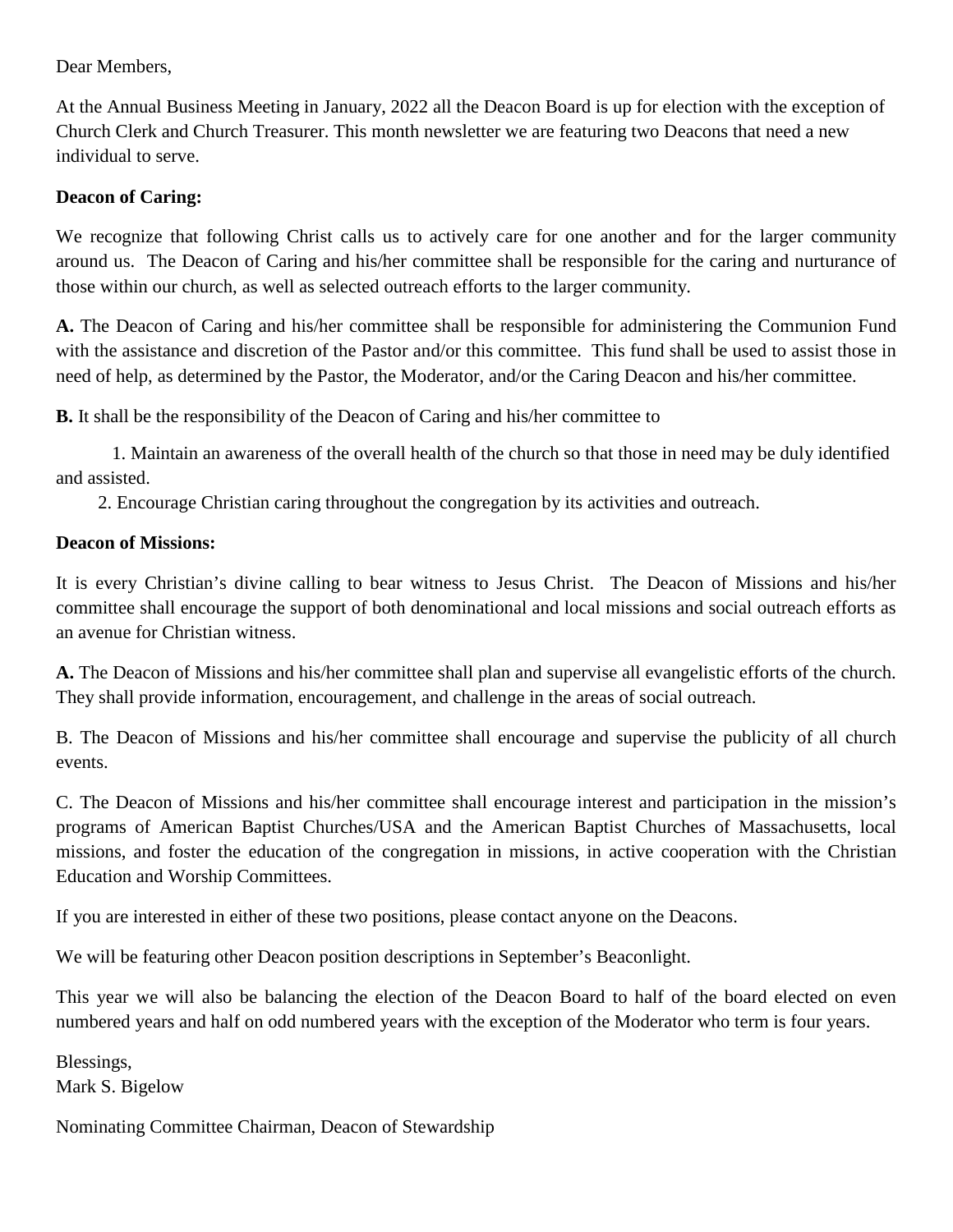# **Local News**

Ξ

### *Please consider signing up for...*

*Worship Leader Usher Door Greeter or Coffee Hour We all enjoy these services!*

July 4, 2021 - Communion Sunday / Independence

Day

July 11, 2021 - Guest Preacher: Rev. Philip D. Goff

July 18, 2021 - Guest Musician Daniel Kirouac

August 22, 2021 - Guest Musician Daniel Kirouac

*Careful Planning Makes a Difference*

**ANTHONY V. FEROCI, JR. ATTORNEY AT LAW**

114 Merriam Ave - Suite 204 Leominster, MA 01453 978-466-5011

Elder and Disability Law Medicaid Planning Estate Planning



### *COMING THIS FALL*

**Fall Church Business Meeting**

Sunday, September 19,2021

After Fellowship Time

**C.M.B.A. Fall Meeting**

Saturday, September 25, 2021

Location and Times to Follow

### **Mission Works**

Friday, October 8 and Saturday, October 9

Double Tree Hotel, Leominster

More Details Coming

*Please consider submitting to the Beaconlight to Help keep it going.*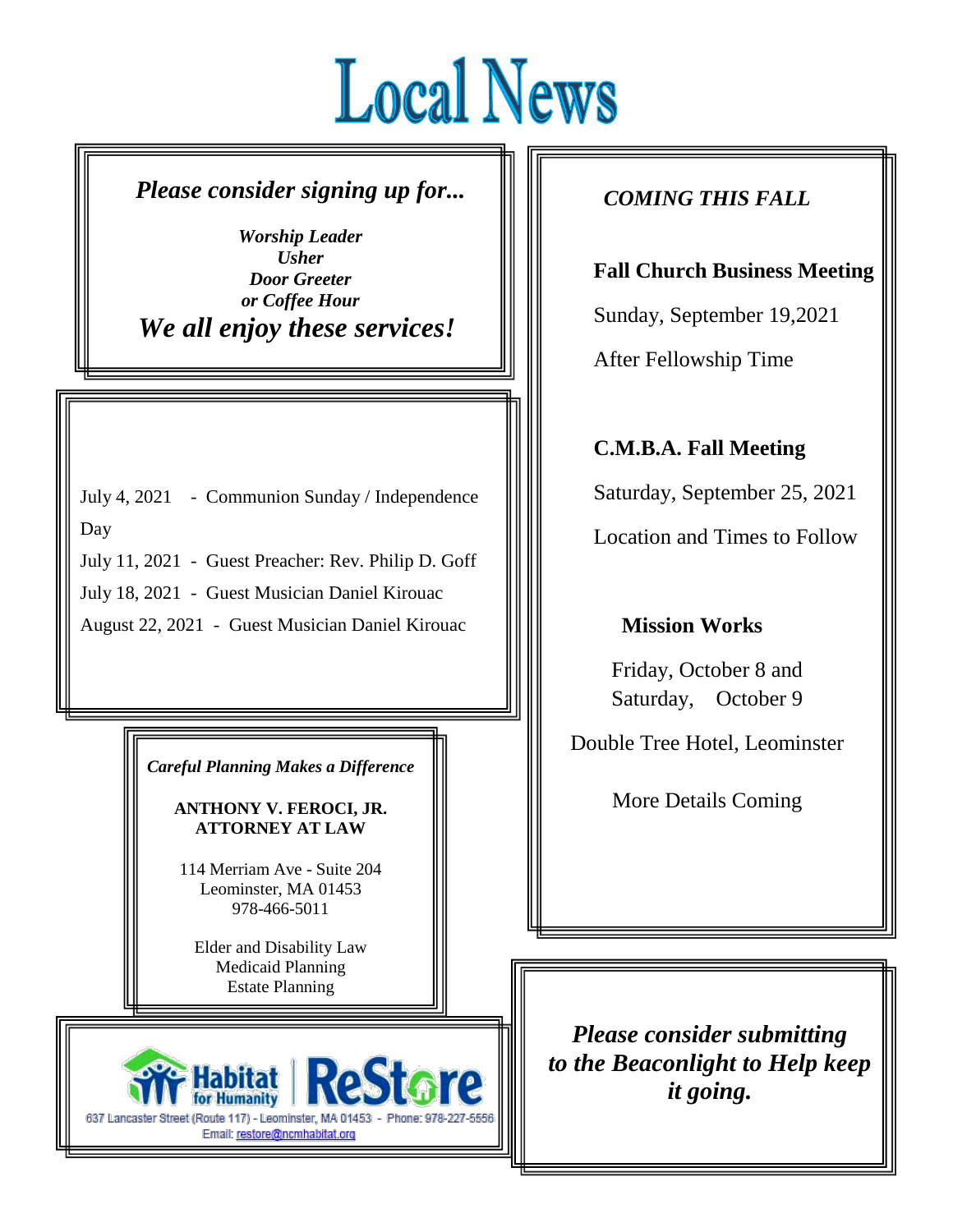### **Women's Circle News**

 The Covid-19 pandemic made it necessary to suspend our meetings until it became safe to meet as a group again. Finally, things are looking up now that places are open again and people can go without masks or social distancing. We will start holding our monthly meetings again beginning in September.

 I will begin to get our booklet of members with the schedule of dates and who is providing refreshments and a devotional for each meeting over the summer and pass out by the end of August. We have usually met the second Saturday of the month, so our first meeting will be September 11, 2021. We gather at 9:30am for coffee and refreshments and start the meeting at 10:00am. All women of the church are considered members of the Women's Circle, so you all are welcome to attend the meetings.

 We hope to have new members to invigorate the group and take part in our projects to support women's ministries in the area and overseas. Please join us!

> Linda Gosselin, President of the Women's Circle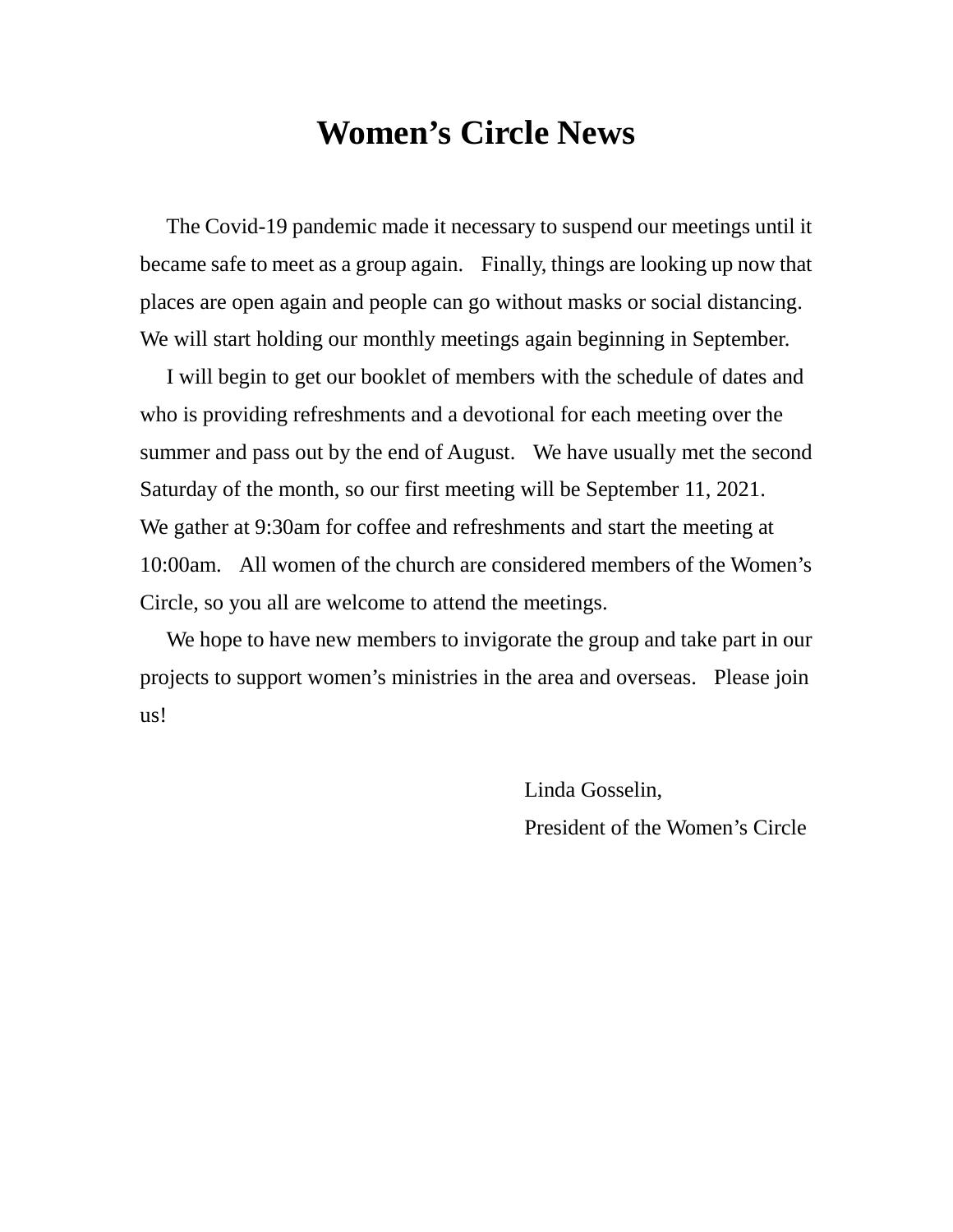## Recipe of the Month

### *1-2-3 Cake*



I've literally never heard of this before.....

You need two boxes of cake mix. One can be any flavor you prefer, but the other MUST be Angel Food cake mix. Mix them together (shake them in a big bowl).

Then simply store the mixture in an airtight container until you get the urge for dessert.

Then just put three Tbsp. of the dry mixture in a big coffee mug and stir in 2 Tbsp of water.

Microwave it for one minute and you will have a single serving of cake!

Top with fruit, ice cream, whipped cream or whatever! Awesome for those of us who want something sweet every now without making an entire cake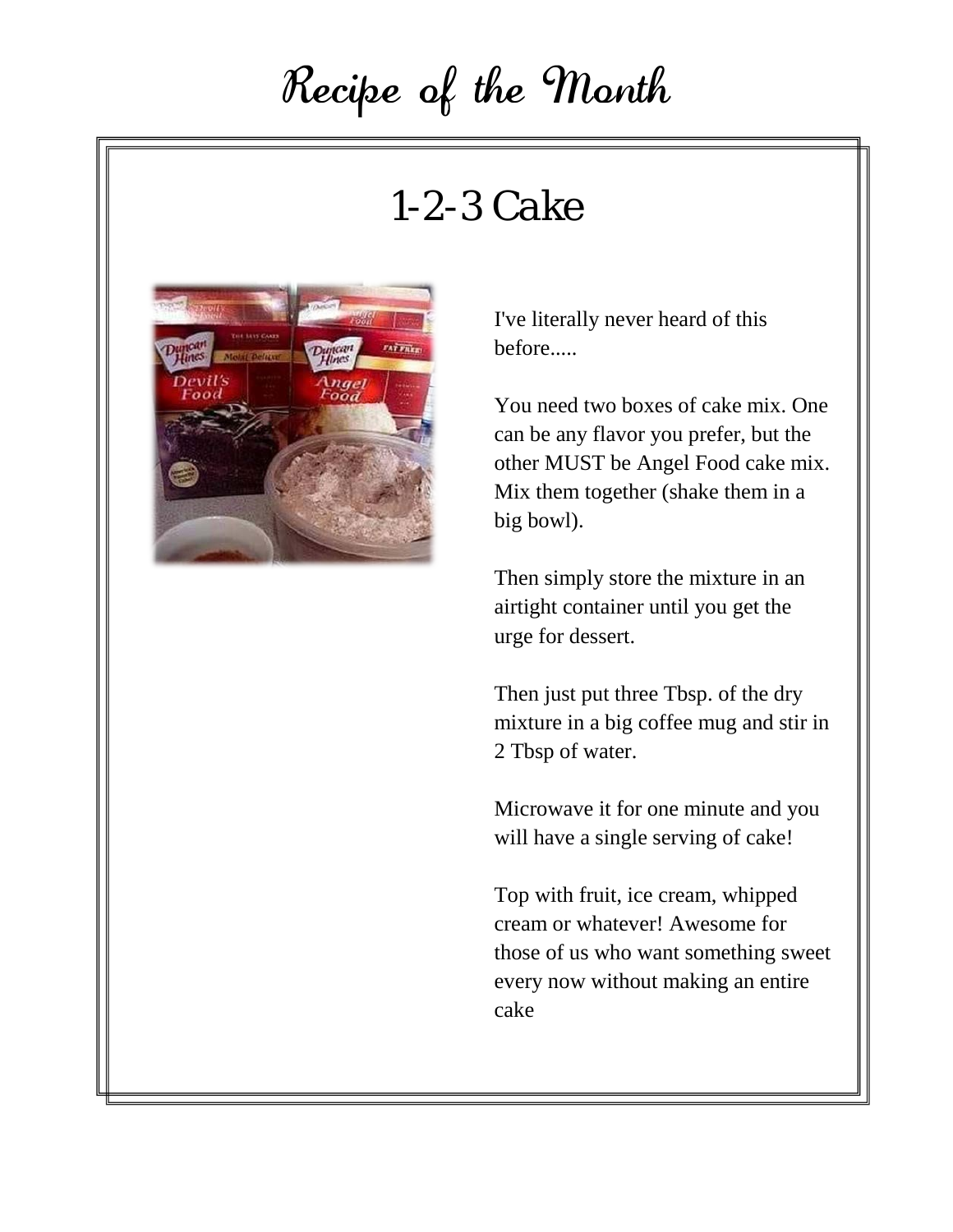

Dear Parent,

You have received this letter because your child attended camp at Oceanwood and is now old enough to attend Christian Youth Conference (CYC). We are excited to invite your child to this two-week experience that is held at our beloved Oceanwood

Camp and Conference Center.

CYC offers a unique camp experience that combines the fun of summer campcampfires, beach time, sports, games, field trips, and life-long friendships- with Christian faith and leadership development, through daily chapel services, classes, cabin devotions, faith-based evening programs, community service, free time, and inspiring communion and commitment night services.

Our campers are challenged to grow in their walk with Christ and become confident Christian leaders throughout our two-week program and beyond. Our program is designed to extend over three years, culminating in a graduation ceremony to recognize the accomplishments of our third-year campers. We provide a loving, supportive, and safe environment for teens to ask questions, engage in conversation, and enjoy new experiences with a diverse group of peers. CYC is structured to appeal specifically to senior-high youth, providing them with the tools they need to face the challenges of high school and young adulthood.

The dates for CYC this year are August 8-21, 2021. Our theme is FOCUS and our theme verse is Colossians 3:2, "Set your minds on things above, not on earthly things." You can find out more about CYC at [www.cycop.org](https://cycop.us4.list-manage.com/track/click?u=ee9b659d618bd1b650fb3385f&id=d915085ba9&e=0bbaf786b9) or on our Facebook page: [Christian Youth Conference.](https://cycop.us4.list-manage.com/track/click?u=ee9b659d618bd1b650fb3385f&id=03f2bfafa3&e=0bbaf786b9)

Thank you for taking the time to read this letter. We hope you will consider sending your teen to Christian Youth Conference!

Sincerely,

 Erica Miller Planning Committee Co-Chair Christian Youth Conference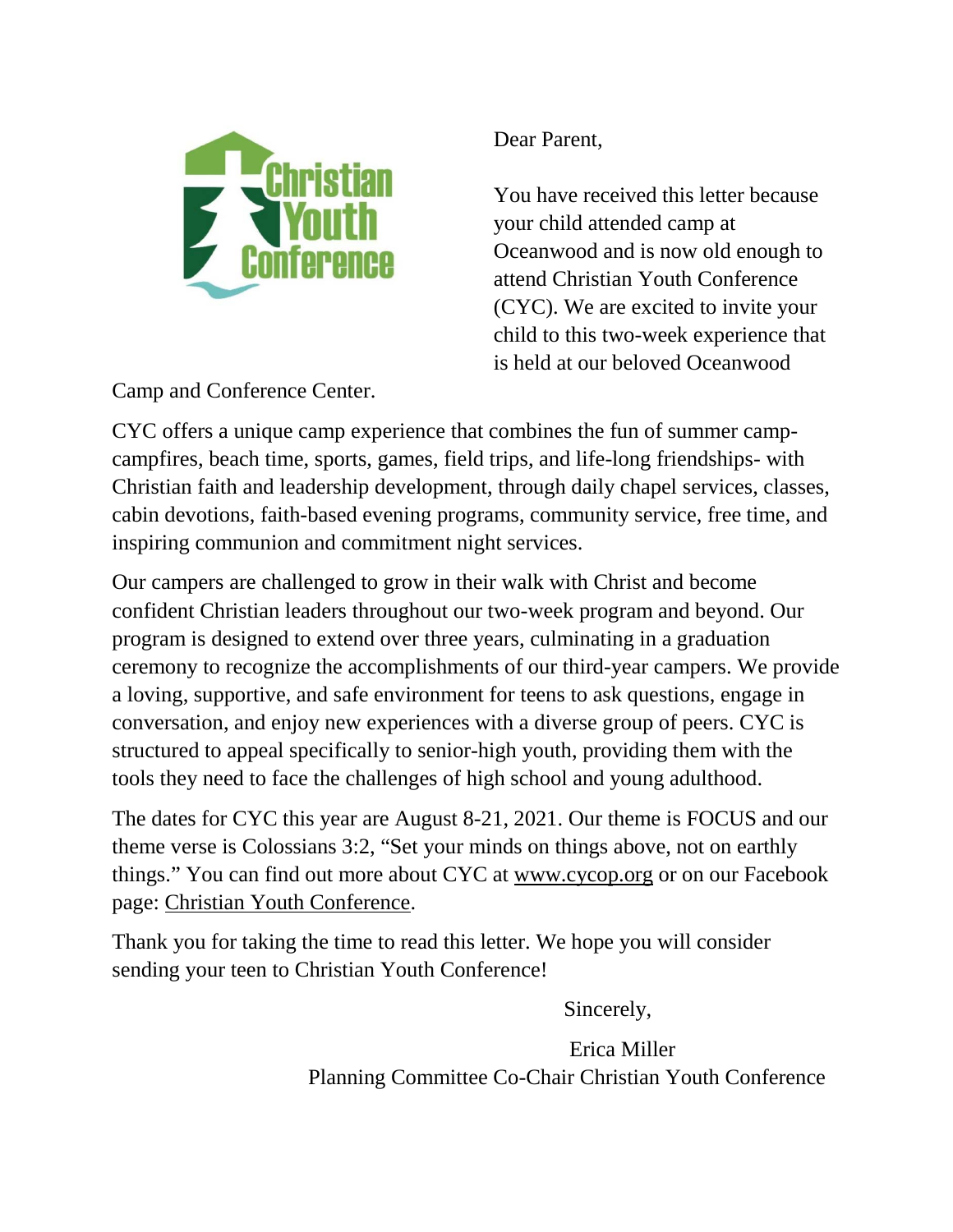

- 5. Caitlin Blake
- 7. Mason Ruschioni
- 11. Emily Christian
- 13. Tom Adams, Jr.
- 18. Pastor Jean Wright
- 18. Colin Ruschioni
- 20. Jean Osgood
- 21. Pastor Meredith Christian
- 27. Courage Yangsi
- 27. Irfan Rafiq



### **July Birthdays July Anniversaries**



- 03. Humphrey & Anne Mutindwa
- 12. Jim & Lynne Ruschioni
- 29. Bob & Karen Simpson

### **Aug Birthdays Aug Anniversaries**



IF YOU'RE BIRTHDAY OR ANNIVERSARY IS NOT HERE, LET US KNOW AND WE'LL INCLUDE IT IN THE BEACONLIGHT! REMEMBER TO NOTIFY THE CHURCH OFFICE WITH ADDITIONS OR CORRECTIONS TO YOUR ADDRESS OR TO OUR MONTHLY LISTING OF BIRTHDAYS AND ANNIVERSARIES CONTACT THE CHURCH OFFICE 978-345-5622 E-MAIL: FBCBEACONLIGHT@COMCAST.NET